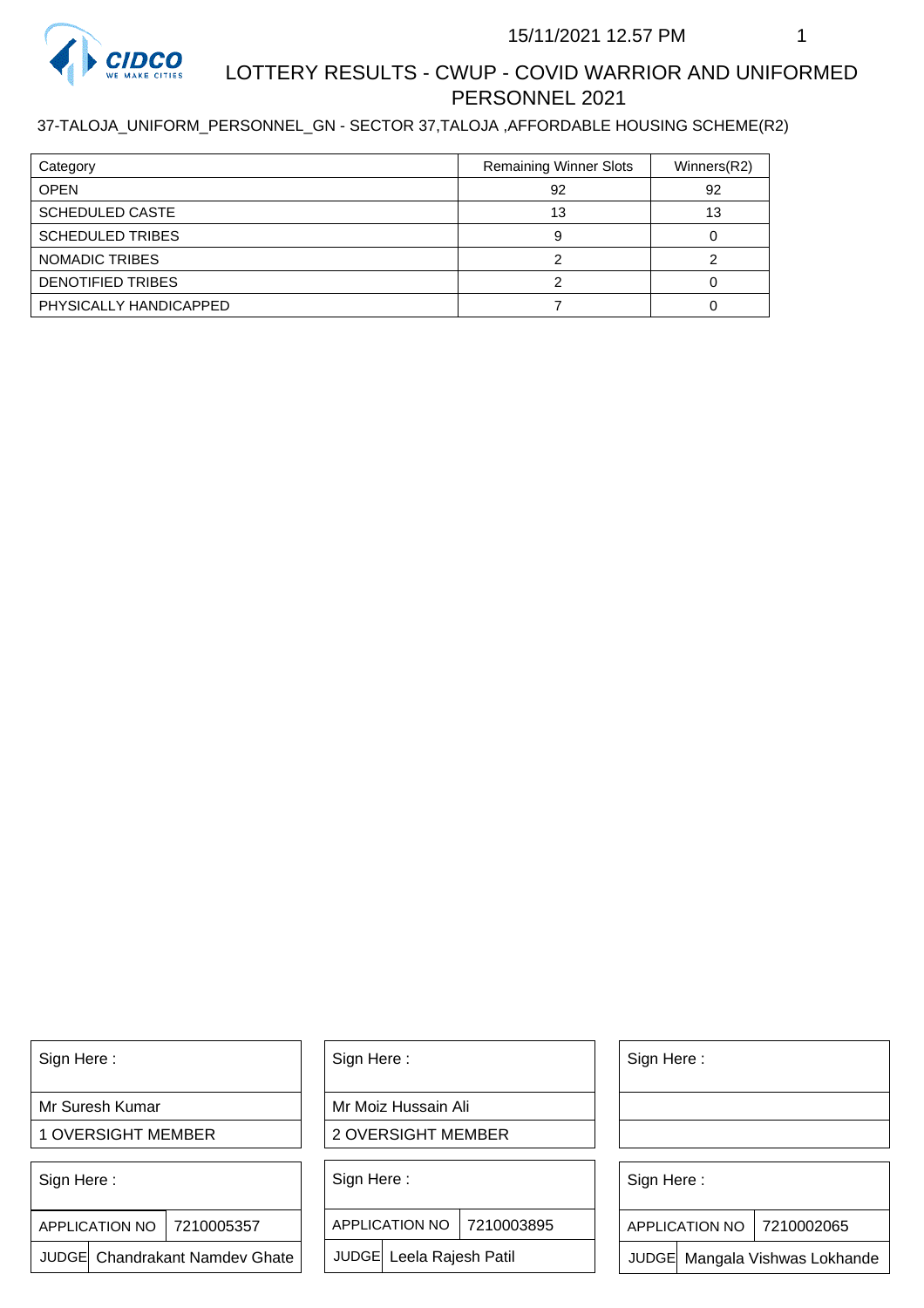

 LOTTERY RESULTS - CWUP - COVID WARRIOR AND UNIFORMED PERSONNEL 2021

## Scheme: 37-TALOJA\_UNIFORM\_PERSONNEL\_GN -SECTOR 37,TALOJA ,AFFORDABLE HOUSING SCHEME

Category - OPEN - OPEN

| Priority No    | Application<br>Number | <b>Applicant Name</b>                                   | Flat*<br>Bd, Wg, Fl, Ft(Rnd) | Priority No | Application<br>Number | <b>Applicant Name</b>                                                | Flat*<br>Bd, Wg, Fl, Ft (Rnd) |
|----------------|-----------------------|---------------------------------------------------------|------------------------------|-------------|-----------------------|----------------------------------------------------------------------|-------------------------------|
| $\mathbf{1}$   | 7210004776            | Sheeba<br>M s<br>Riyazmohammed Shaikh                   | $L09, -110, 1(R2)$           | 21          | 7210008603            | Mrs Pranita Pramod<br>Savant                                         | L09, $-$ , 3, 2(R2)           |
| $\mathbf{2}$   | 7210003340            | Mr Dattaram Govind Jadyal L05, -, 11, 3(R2)             |                              | 22          | 7210002646            | Mr Rupesh Tanaji Kasurde                                             | $L10, -, 6, 2(R2)$            |
| $\mathbf 3$    | 7210003910            | Moulali<br>Mr Mogal<br>Mastansaheb                      | L08, $-$ , 2, 1(R2)          | 23          | 7210006576            | Mr Daivat Laxman Jadhav                                              | $ L04, -, 10, 3(R2) $         |
| $\overline{4}$ | 7210009589            | Mr Satish Tanaji Nimbalkar   L08, -, 2, 4(R2)           |                              | 24          | 7210005456            | Mrs Rekha Devidas Babar                                              | $L05, -, 3, 4(R2)$            |
| 5              | 7210004844            | Mr Bhushan Daulatrao $\vert$ L10, -, 13, 4(R2)<br>Patil |                              | 25          | 7210008216            | Mrs Sheetal Namdeo $\vert$ <sub>L09, -</sub> , 11, 5(R2)<br>Metakari |                               |
| 6              | 7210009074            | Mr Gajanan Dinkar Gidde                                 | $ $ L07, -, 14, 4(R2)        | 26          | 7210002339            | Mr Suryakant Daulatrao L10, -, 13, 2(R2)<br>Suryawanshi              |                               |
| $\overline{7}$ | 7210009790            | Mr Latibuddin Gafur Mulani   L06, -, 5, 2(R2)           |                              | 27          | 7210007905            | Mr Nagesh Hindlekar                                                  | $L04, -13, 5(R2)$             |
| $\bf 8$        | 7210003339            | Mrs Sarika<br>Bharat<br>Haldankar                       | L07, $-$ , 3, 5(R2)          | 28          | 7210003644            | Ms Ketaki Sanjay Warang                                              | $L07, -11, 6(R2)$             |
| 9              | 7210004644            | Mr Sanjay Prabhakarrao<br>Deshmukh                      | L02, $-$ , 3, 6(R2)          | 29          | 7210006531            | Ms Manju Jayakumar                                                   | $L09, -7, 6(R2)$              |
| 10             | 7210003485            | Mr Shivaji<br>Namdeo<br>Nanaware                        | $L08, -, 4, 5(R2)$           | 30          | 7210007321            | Mr Rahul Suresh Sonavale L10, -, 10, 4(R2)                           |                               |
| 11             | 7210002920            | Mr Kailash Hanmantrao<br>Deshmukh                       | $L04, -, 1, 3(R2)$           | 31          | 7210007253            | Ms Surekha Rajesh Shinde   L04, -, 5, 1(R2)                          |                               |
| 12             | 7210004581            | Mr Vinayak Sadashiv Thite                               | $L10, -, 6, 4(R2)$           | 32          | 7210006574            | Ms Geeta Anil Patil                                                  | L08, $-$ , 5, 5(R2)           |
| 13             | 7210005547            | Mr Dharmaraj Goraksh<br>Chaudhar                        | L08, $-$ , 5, 4(R2)          | 33          | 7210009953            | Mr Rakesh Umakant $\vert$ $L$ 06, -, 12, 1(R2)<br>Shukla             |                               |
| 14             | 7210002974            | Mr Gorakhnath Namdeo<br>Shinde                          | $L07, -, 4, 3(R2)$           | 34          | 7210005735            | Mr Anil Dattaram Dalvi                                               | L09, $-$ , $7$ , $1(R2)$      |
| 15             | 7210006552            | Mr Vijay Dinkar Zanjurne                                | L09, $-$ , 9, 4(R2)          | 35          | 7210007202            | Mrs Maltibai Bhimrao<br>Gaikwad                                      | L04, $-$ , 3, 3(R2)           |
| 16             | 7210008637            | Mr Anil Gautam Ghokshe                                  | $L09, -1, 2(R2)$             | 36          | 7210004374            | Mr Dattatray Bapu Shinde                                             | $L10, -5, 4(R2)$              |
| 17             | 7210002688            | Ms Pooja Vinod Gupta                                    | L08, -, 11, 1(R2)            | 37          | 7210000978            | Mr Mahesh Machindra<br>Londhe                                        | $L10, -, 3, 1(R2)$            |
| 18             | 7210008591            | Mrs Reshma Nishant<br>Vengurlekar                       | L05, $-$ , 5, 2(R2)          | 38          | 7210004419            | Mr Dilip Sakharam Bodke                                              | L07, $-$ , 7, 5(R2)           |
| 19             | 7210002907            | Mr Ganesh Shankar<br>Dhumal                             | L05, $-$ , 5, 5(R2)          | 39          | 7210009508            | Ms Sarika Suresh Jadhav                                              | $L$ 10, -, 11, 5(R2)          |
| 20             | 7210008207            | Mr Satish Vaman Khade                                   | $L04, -, 1, 4(R2)$           | 40          | 7210003426            | Mr Sameer Subhash Desai                                              | L06, -, 2, 2(R2)              |
|                |                       |                                                         |                              |             |                       |                                                                      |                               |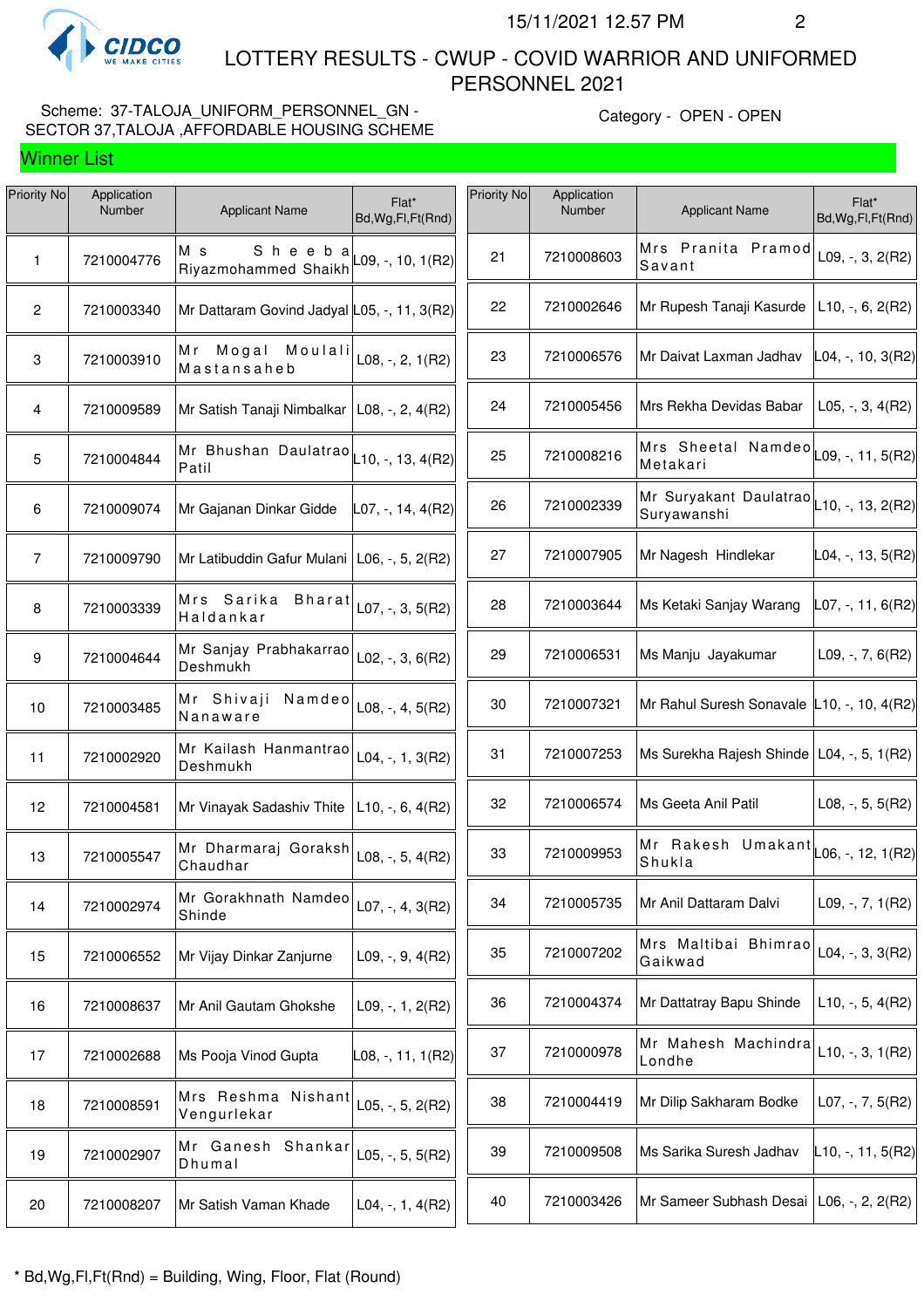

 LOTTERY RESULTS - CWUP - COVID WARRIOR AND UNIFORMED PERSONNEL 2021

## Scheme: 37-TALOJA\_UNIFORM\_PERSONNEL\_GN -SECTOR 37,TALOJA ,AFFORDABLE HOUSING SCHEME

Category - OPEN - OPEN

| Priority No | Application<br>Number | <b>Applicant Name</b>                          | Flat*<br>Bd, Wg, Fl, Ft (Rnd)       | Priority No | Application<br>Number | <b>Applicant Name</b>                        | Flat*<br>Bd, Wg, Fl, Ft (Rnd) |
|-------------|-----------------------|------------------------------------------------|-------------------------------------|-------------|-----------------------|----------------------------------------------|-------------------------------|
| 41          | 7210001290            | Mrs Aruna Arun Kulkarni                        | L08, -, 13, 6(R2)                   | 61          | 7210008737            | Mrs Bhagyashree Nishant<br>Male              | $L06, -, 3, 1(R2)$            |
| 42          | 7210009232            | Mr Ashish<br><b>Bhimrao</b><br><b>Bhandari</b> | $L04, -, 4, 3(R2)$                  | 62          | 7210003512            | Mr Sharad Govind Pawar                       | L05, $-$ , 7, 2(R2)           |
| 43          | 7210003472            | Mr Sagar<br>Laxman<br>Mahangade                | $-06, -13, 6(R2)$                   | 63          | 7210003408            | Mr Vikas Baban Parit                         | L07, $-$ , $9$ , $5(R2)$      |
| 44          | 7210004832            | Mr Ramdas Namdevrao<br>Pilgunde                | $L06, -, 3, 5(R2)$                  | 64          | 7210004609            | Mrs Lata Rakesh Jadhav                       | $L02, -, 4, 2(R2)$            |
| 45          | 7210000480            | Mr Ajinath Eknath Andhale                      | $L08, -, 8, 3(R2)$                  | 65          | 7210008336            | Mrs Lincy Babukutty Daniel L10, -, 12, 2(R2) |                               |
| 46          | 7210002271            | Rambahadur<br>Мr<br>Manbahadur Thapa           | L04, $-$ , $7, 6(R2)$               | 66          | 7210009208            | Mr Deepak Kumar Sharma                       | $ L04, -, 4, 4(R2) $          |
| 47          | 7210005560            | Mr Sunil Kashinath<br>Dhondkar                 | $L04, -, 1, 1(R2)$                  | 67          | 7210002748            | Mr Vikas Namdeo Patil                        | L07, -, 14, 2(R2)             |
| 48          | 7210005947            | Mrs Savita Suresh Mane                         | $L03, -7, 3(R2)$                    | 68          | 7210003945            | Mr Sanjay Govind Jaokar                      | $L07, -, 4, 1(R2)$            |
| 49          | 7210001637            | Mrs Nanda Ravikant<br>Salunkhe                 | $L10, -, 3, 6(R2)$                  | 69          | 7210005284            | Mr Sanjay Rajaram Mali                       | $L07, -1, 3(R2)$              |
| 50          | 7210005534            | Mr Sanket Dinanath<br>Pednekar                 | $L08, -, 1, 1(R2)$                  | 70          | 7210003986            | Mr Amol Dadaso Mulik                         | $\vert$ L09, -, 13, 6(R2)     |
| 51          | 7210008215            | Mr Balu Gopal Dalvi                            | $L03, -3, 3(R2)$                    | 71          | 7210009133            | Mr Prasad Shyam Gaikar                       | L03, -, 10, 6(R2)             |
| 52          | 7210009087            | Mrs Madhuri Lalesh Morde                       | $ $ L07, -, 10, 5(R2)               | 72          | 7210003669            | Mr Roshan Sitaram Auti                       | L05, -, 11, 2(R2)             |
| 53          | 7210003103            | Mr Sanjay Vishnu Ghadge                        | $L06, -, 9, 6(R2)$                  | 73          | 7210002981            | Mr Bharat Narayan Bargaje L04, -, 10, 2(R2)  |                               |
| 54          | 7210005040            | Mr Dadasaheb Keshav<br><b>Bhosale</b>          | $ $ L05, -, 10, 1(R2) $ $           | 74          | 7210005745            | Mrs Urvi Vinamra Tari                        | L04, $-$ , 8, 5(R2)           |
| 55          | 7210005533            | Ms Farheen Hanif Mastan                        | $L10, -, 8, 6(R2)$                  | 75          | 7210004845            | Ms Shaheen Jamil Khan                        | L06, -, 14, 3(R2)             |
| 56          | 7210006916            | Mr Gajanan Punjaji<br>Taraphe                  | L06, $-$ , 2, 3(R2)                 | 76          | 7210009298            | Mr Sikandar Shaikh                           | L03, $-$ , 1, 2(R2)           |
| 57          | 7210001455            | Mr Sarjerao Abaji Kadam                        | $L09, -2, 1(R2)$                    | 77          | 7210004600            | Mr Rajendra Ramchandra<br>Khamkar            | L05, $-$ , 6, 4(R2)           |
| 58          | 7210003481            | Mr Ajay Tukaram Bagate                         | $L01, -, 6, 2(R2)$                  | 78          | 7210007477            | Mrs Aarti Swapnil Dharne                     | L09, $-$ , 2, $5(R2)$         |
| 59          | 7210008288            | Ms Asmita<br>Kondaji<br>Thorave                | $\textsf{L09}, -10, 4(\textsf{R2})$ | 79          | 7210002228            | Mrs Harshala Kalpesh<br>Thakur               | $L10, -, 1, 1(R2)$            |
| 60          | 7210001993            | Mr Gajanan Bajirao Karle                       | L10, -, 11, 2(R2)                   | 80          | 7210008587            | Mr Bhim Shivram Chavhan                      | L01, -, 3, 6(R2)              |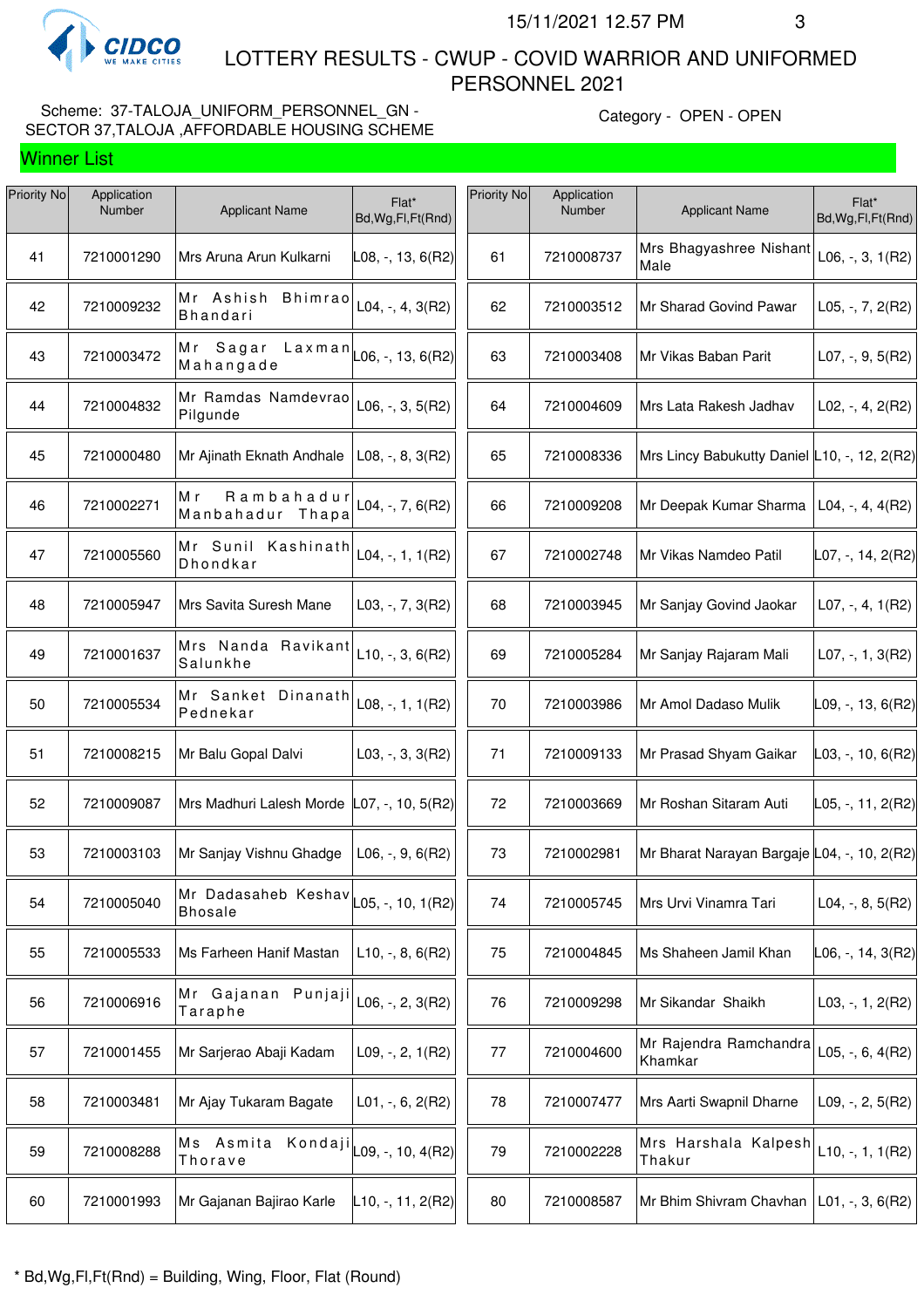

 LOTTERY RESULTS - CWUP - COVID WARRIOR AND UNIFORMED PERSONNEL 2021

### Scheme: 37-TALOJA\_UNIFORM\_PERSONNEL\_GN -SECTOR 37,TALOJA ,AFFORDABLE HOUSING SCHEME

Category - OPEN - OPEN

| <b>Priority No</b> | Application<br>Number | <b>Applicant Name</b>                                              | Flat*<br>Bd, Wg, Fl, Ft (Rnd)         |
|--------------------|-----------------------|--------------------------------------------------------------------|---------------------------------------|
| 81                 | 7210008418            | Mr Abhishek Suhas Natu                                             | L10, -, 2, 5(R2)                      |
| 82                 | 7210000335            | Mr Pravin<br>Kashiram<br>Kadam                                     | $L08, -, 6, 6(R2)$                    |
| 83                 | 7210006005            | Mrs Kalpana Naresh Kaleti L05, -, 14, 6(R2)                        |                                       |
| 84                 | 7210001549            | Mr Mahesh<br>Manohar<br>Nevge                                      | $L03, -1, 6(R2)$                      |
| 85                 | 7210003683            | Mrs Surekha Prakash<br>Khandekar                                   | $ L10, -, 13, 3(R2) $                 |
| 86                 | 7210007559            | Mr Sandeep Prabhakar $\vert_{\text{L10, -, 13, 5(R2)}}$<br>Pathare |                                       |
| 87                 | 7210000257            | Mr Milind Maruti Shinde                                            | L07, -, 12, 6(R2)                     |
| 88                 | 7210004550            | Mr Raj Kapoor                                                      | $L02, -, 5, 4(R2)$                    |
| 89                 | 7210007599            | Mr Avinash Yashwant Raut   L04, -, 4, 2(R2)                        |                                       |
| 90                 | 7210008424            | Mr Dhammadeep Ashok<br>Kamble                                      | $\textsf{L}02, -, 12, 4(\textsf{R}2)$ |
| 91                 | 7210005806            | Mr Vikas<br>Jagannath<br>Thombare                                  | $L$ 03, -, 14, 6(R2)                  |
| 92                 | 7210002740            | Mr Ghanshyam Dattatray<br>Sawant                                   | $L10, -, 9, 1(R2)$                    |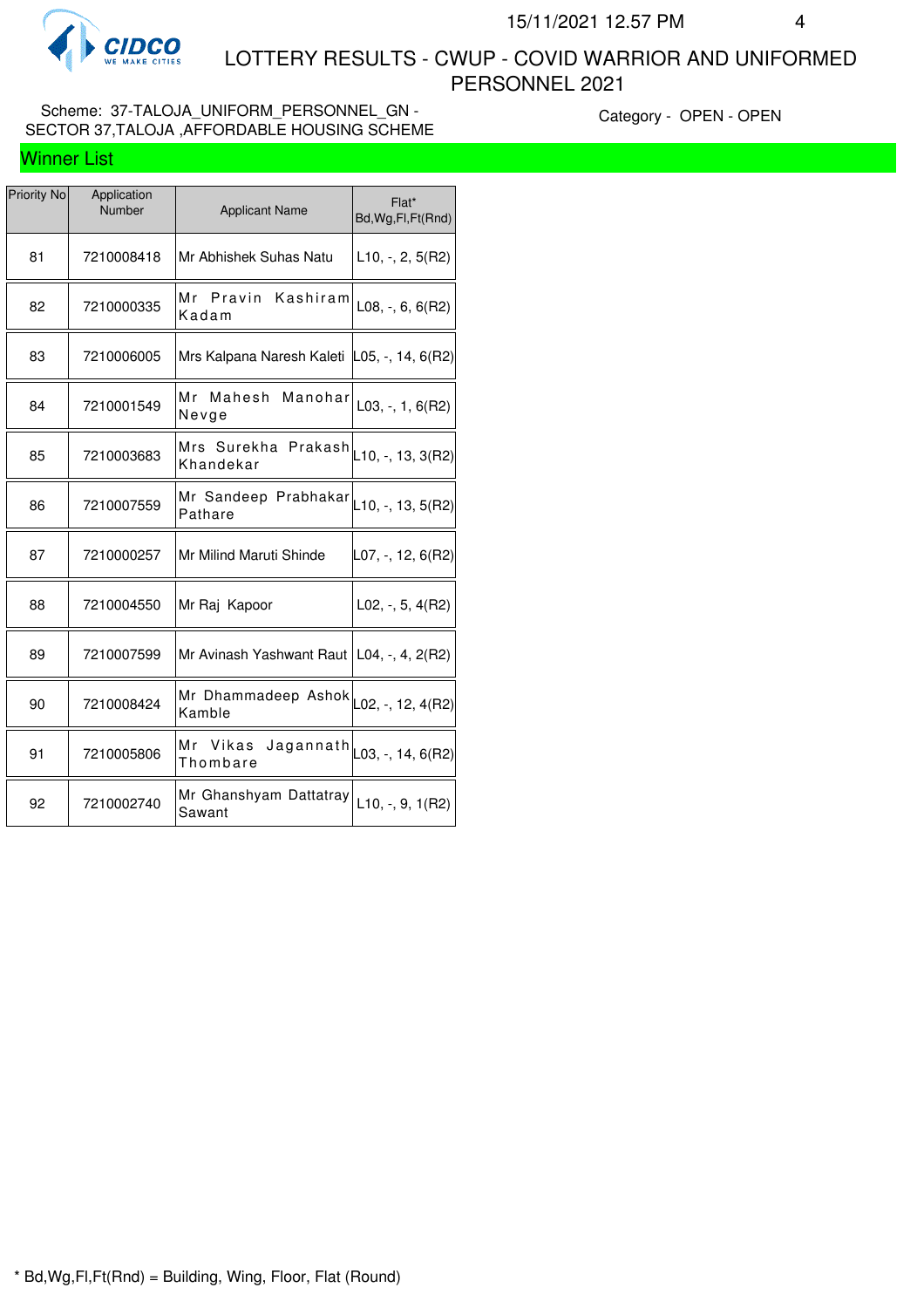

 LOTTERY RESULTS - CWUP - COVID WARRIOR AND UNIFORMED PERSONNEL 2021

### Scheme: 37-TALOJA\_UNIFORM\_PERSONNEL\_GN -SECTOR 37,TALOJA ,AFFORDABLE HOUSING SCHEME

Category - SC - SCHEDULED CASTE

| <b>Priority No</b> | Application<br>Number | <b>Applicant Name</b>                                                | Flat*<br>Bd, Wg, Fl, Ft (Rnd) |
|--------------------|-----------------------|----------------------------------------------------------------------|-------------------------------|
| 1                  | 7210005427            | Mrs Monika Anil Futane                                               | $L02, -2, 3(R2)$              |
| $\overline{c}$     | 7210006079            | Mr Mukesh Manohar Kale                                               | L07, -, 14, 1(R2)             |
| 3                  | 7210003550            | Mr Chetan Keshaorao<br>Ippar                                         | L04, -, 5, $2(R2)$            |
| 4                  | 7210008889            | Mr Abhay Babruwahan $\vert_{\text{L04},\text{-, 12, 3(R2)}}$<br>Mane |                               |
| 5                  | 7210005345            | Mr Jesing Nanji Jogadia                                              | $L03, -7, 2(R2)$              |
| 6                  | 7210001205            | Mr Sanjay Chahadu Vaidya L07, -, 11, 4(R2)                           |                               |
| 7                  | 7210001661            | Mr Sachin Namdev Kakade   L01, -, 6, 3(R2)                           |                               |
| 8                  | 7210007403            | Mr Prashant Shripat Nikam L02, -, 13, 3(R2)                          |                               |
| 9                  | 7210008843            | Mr Ashok Balu Ranpise                                                | L08, -, 12, 2(R2)             |
| 10                 | 7210007857            | Mr Atish Gangaram Jadhav L02, -, 13, 4(R2)                           |                               |
| 11                 | 7210009628            | Mrs Chhaya Vishal Salvi                                              | $L01, -, 5, 5(R2)$            |
| 12                 | 7210004833            | Mr<br>Nishant<br>Sampat<br>Kakade                                    | L09, -, 10, 3(R2)             |
| 13                 | 7210005529            | M r<br>Sukhdev<br>Bansi<br>Chandanshive                              | L09, -, 6, $5(R2)$            |